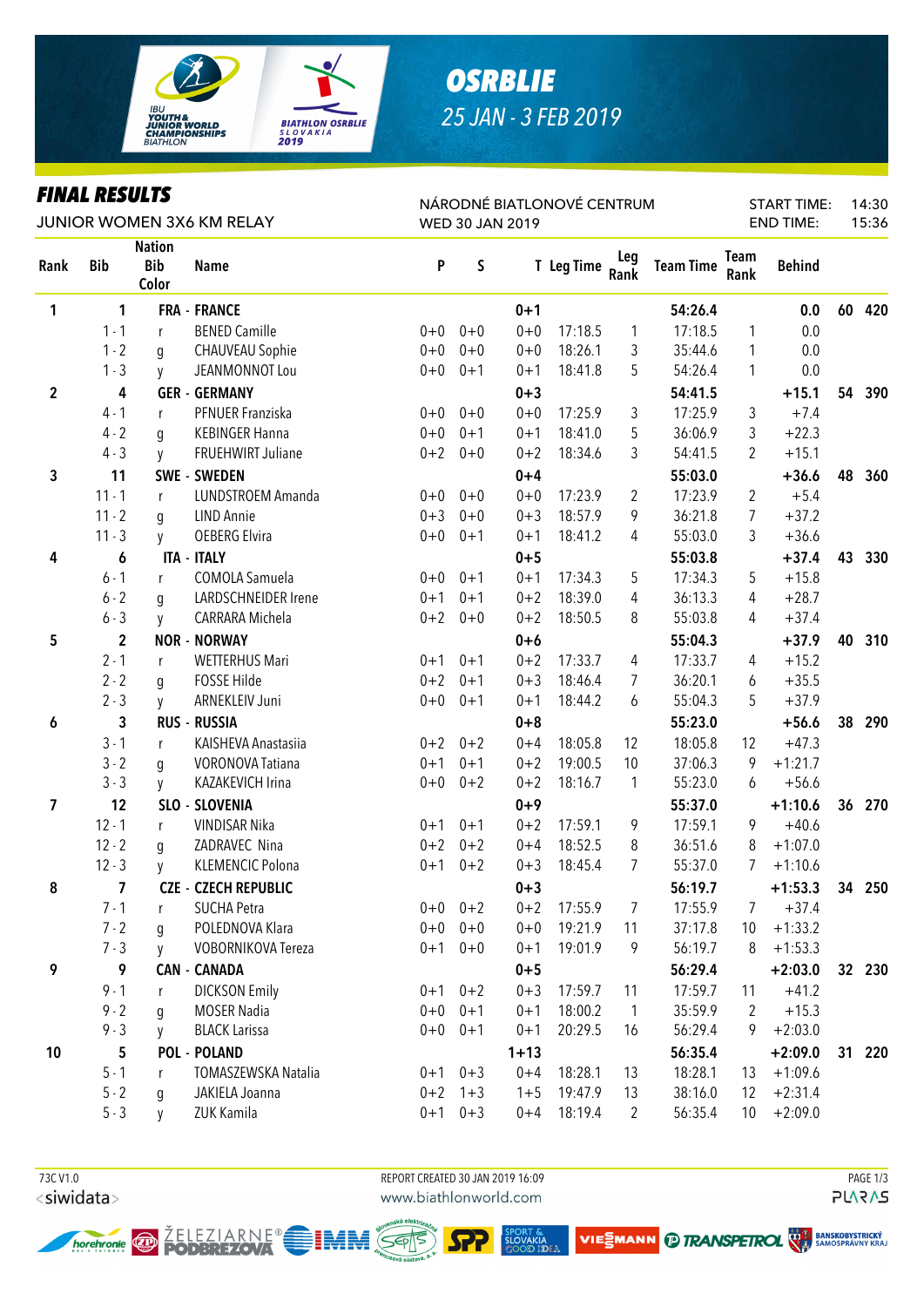

# *OSRBLIE 25 JAN - 3 FEB 2019*

### *FINAL RESULTS*

|      | FINAL KEƏVLIƏ |                                      |                            | NÁRODNÉ BIATLONOVÉ CENTRUM |             | <b>START TIME:</b> |            | 14:30       |                  |                     |                  |    |        |
|------|---------------|--------------------------------------|----------------------------|----------------------------|-------------|--------------------|------------|-------------|------------------|---------------------|------------------|----|--------|
|      |               |                                      | JUNIOR WOMEN 3X6 KM RELAY  | WED 30 JAN 2019            |             |                    |            |             |                  |                     | <b>END TIME:</b> |    |        |
| Rank | <b>Bib</b>    | <b>Nation</b><br><b>Bib</b><br>Color | <b>Name</b>                | $\boldsymbol{\mathsf{P}}$  | $\sf S$     |                    | T Leg Time | Leg<br>Rank | <b>Team Time</b> | <b>Team</b><br>Rank | <b>Behind</b>    |    |        |
| 11   | 15            |                                      | <b>BUL - BULGARIA</b>      |                            |             | $1 + 6$            |            |             | 57:15.6          |                     | $+2:49.2$        | 30 | 210    |
|      | $15 - 1$      | r                                    | ZDRAVKOVA Maria            | $0 + 0$                    | $0 + 1$     | $0 + 1$            | 17:54.1    | 6           | 17:54.1          | 6                   | $+35.6$          |    |        |
|      | $15 - 2$      | q                                    | <b>TODOROVA Milena</b>     | $0 + 0$                    | $0 + 1$     | $0 + 1$            | 18:25.1    | 2           | 36:19.2          | 5                   | $+34.6$          |    |        |
|      | $15 - 3$      | <b>y</b>                             | PEHLIVANSKA Lyubomira      | $1 + 3$                    | $0 + 1$     | $1 + 4$            | 20:56.4    | 20          | 57:15.6          | 11                  | $+2:49.2$        |    |        |
| 12   | 8             |                                      | <b>FIN - FINLAND</b>       |                            |             | $1 + 8$            |            |             | 58:10.0          |                     | $+3:43.6$        | 29 | 200    |
|      | $8 - 1$       | r                                    | <b>KERANEN Jenni</b>       | $0 + 1$                    | $0 + 1$     | $0 + 2$            | 18:31.6    | 14          | 18:31.6          | 14                  | $+1:13.1$        |    |        |
|      | $8 - 2$       | g                                    | KUUTTINEN Heidi            | $0 + 1$                    | $0 + 0$     | $0 + 1$            | 19:30.1    | 12          | 38:01.7          | 11                  | $+2:17.1$        |    |        |
|      | $8 - 3$       | y                                    | FELLMAN Jenny              | $0 + 2$                    | $1 + 3$     | $1 + 5$            | 20:08.3    | 14          | 58:10.0          | 12                  | $+3:43.6$        |    |        |
| 13   | 13            |                                      | <b>UKR - UKRAINE</b>       |                            |             | $3 + 7$            |            |             | 58:17.2          |                     | $+3:50.8$        | 28 | 190    |
|      | $13 - 1$      | r                                    | KOVALENKO Hanna            | $0 + 1$                    | $3 + 3$     | $3 + 4$            | 20:29.9    | 23          | 20:29.9          | 23                  | $+3:11.4$        |    |        |
|      | $13 - 2$      | g                                    | <b>KRYVONOS Anna</b>       | $0 + 0$                    | $0 + 1$     | $0 + 1$            | 18:44.3    | 6           | 39:14.2          | 16                  | $+3:29.6$        |    |        |
|      | $13 - 3$      | y                                    | <b>BEKH Ekaterina</b>      | $0 + 2$                    | $0 + 0$     | $0 + 2$            | 19:03.0    | 10          | 58:17.2          | 13                  | $+3:50.8$        |    |        |
| 14   | 10            |                                      | <b>KAZ - KAZAKHSTAN</b>    |                            |             | $0 + 7$            |            |             | 58:38.8          |                     | $+4:12.4$        | 27 | 180    |
|      | $10 - 1$      | r                                    | KRASSIKOVA Yevgeniya       | $0 + 1$                    | $0 + 0$     | $0 + 1$            | 18:50.4    | 20          | 18:50.4          | 20                  | $+1:31.9$        |    |        |
|      | $10 - 2$      | g                                    | PIVOVAROVA Nadezhda        | $0 + 1$                    | $0 + 2$     | $0 + 3$            | 19:56.3    | 14          | 38:46.7          | 14                  | $+3:02.1$        |    |        |
|      | $10 - 3$      | y                                    | AKHATOVA Lyudmila          | $0 + 2$                    | $0 + 1$     | $0 + 3$            | 19:52.1    | 12          | 58:38.8          | 14                  | $+4:12.4$        |    |        |
| 15   | 21            |                                      | <b>SVK - SLOVAKIA</b>      |                            |             | $0 + 4$            |            |             | 59:06.9          |                     | $+4:40.5$        | 26 | 170    |
|      | $21 - 1$      | r                                    | MACHYNIAKOVA Veronika      | $0 + 0$                    | $0 + 1$     | $0 + 1$            | 17:59.2    | 10          | 17:59.2          | 10                  | $+40.7$          |    |        |
|      | $21 - 2$      | q                                    | HAIDELMEIEROVA Veronika    | $0 + 1$                    | $0 + 1$     | $0 + 2$            | 20:51.2    | 18          | 38:50.4          | 15                  | $+3:05.8$        |    |        |
|      | $21 - 3$      | y                                    | HORVATOVA Henrieta         | $0 + 1$                    | $0 + 0$     | $0 + 1$            | 20:16.5    | 15          | 59:06.9          | 15                  | $+4:40.5$        |    |        |
| 16   | 18            |                                      | <b>AUT - AUSTRIA</b>       |                            |             | $2 + 8$            |            |             | 59:21.7          |                     | $+4:55.3$        | 25 | 160    |
|      | $18 - 1$      | r                                    | <b>STEINER Tamara</b>      | $0 + 2$                    | $0 + 1$     | $0 + 3$            | 18:45.9    | 18          | 18:45.9          | 18                  | $+1:27.4$        |    |        |
|      | $18 - 2$      | q                                    | <b>OBERTHALER Kristina</b> | $0 + 0$                    | $2 + 3$     | $2 + 3$            | 20:44.4    | 17          | 39:30.3          | 17                  | $+3:45.7$        |    |        |
|      | $18 - 3$      | y                                    | SCHREDER Anna-Maria        | $0 + 0$                    | $0 + 2$     | $0 + 2$            | 19:51.4    | 11          | 59:21.7          | 16                  | $+4:55.3$        |    |        |
| 17   | 20            |                                      | <b>BLR - BELARUS</b>       |                            |             | $0 + 9$            |            |             | 59:49.7          |                     | $+5:23.3$        | 24 | 150    |
|      | $20 - 1$      | r                                    | HAURYLKINA Volha           | $0 + 0$                    | $0 + 3$     | $0 + 3$            | 18:47.4    | 19          | 18:47.4          | 19                  | $+1:28.9$        |    |        |
|      | $20 - 2$      | g                                    | KHADASEVICH Viktoryia      | $0 + 3$                    | $0 + 2$     | $0 + 5$            | 20:55.6    | 19          | 39:43.0          | 20                  | $+3:58.4$        |    |        |
|      | $20 - 3$      | V                                    | KARNITSKAYA Natallia       | $0 + 0$                    | $0 + 1$     | $0 + 1$            | 20:06.7    | 13          | 59:49.7          | 17                  | $+5:23.3$        |    |        |
| 18   | 16            |                                      | <b>JPN - JAPAN</b>         |                            |             | $2 + 11$           |            |             | 59:50.9          |                     | $+5:24.5$        |    | 23 140 |
|      | $16 - 1$      | r                                    | <b>IGARASHI Misuzu</b>     |                            | $0+2$ 0+0   | $0 + 2$            | 18:34.0    | 15          | 18:34.0          | 15                  | $+1:15.5$        |    |        |
|      | $16 - 2$      | g                                    | <b>TANAKA Kirari</b>       | $1 + 3$                    | $0 + 1$     | $1 + 4$            | 20:04.8    | 15          | 38:38.8          | 13                  | $+2:54.2$        |    |        |
|      | $16 - 3$      | y                                    | FUKUDA Hikaru              | $1 + 3$                    | $0 + 2$     | $1 + 5$            | 21:12.1    | 21          | 59:50.9          | 18                  | $+5:24.5$        |    |        |
| 19   | 19            |                                      | <b>ROU - ROMANIA</b>       |                            |             | $0+6$              |            |             | 1:00:16.1        |                     | $+5:49.7$        |    | 22 130 |
|      | $19 - 1$      | $\mathsf{r}$                         | <b>MARTON Eniko</b>        | $0 + 2$                    | $0 + 1$     | $0 + 3$            | 18:41.9    | 17          | 18:41.9          | 17                  | $+1:23.4$        |    |        |
|      | $19 - 2$      | g                                    | <b>COTRUS Ana Larisa</b>   | $0+0$                      | $0 + 3$     | $0 + 3$            | 21:01.9    | 20          | 39:43.8          | 21                  | $+3:59.2$        |    |        |
|      | $19 - 3$      | y                                    | RASINA Luisa               |                            | $0+0$ $0+0$ | $0 + 0$            | 20:32.3    | 18          | 1:00:16.1        | 19                  | $+5:49.7$        |    |        |
| 20   | 22            |                                      | LAT - LATVIA               |                            |             | $0 + 5$            |            |             | 1:00:34.0        |                     | $+6:07.6$        |    | 21 120 |
|      | $22 - 1$      | r                                    | PUCE leva                  |                            | $0+2$ 0+1   | $0 + 3$            | 19:29.8    | 21          | 19:29.8          | 21                  | $+2:11.3$        |    |        |
|      | $22 - 2$      | q                                    | MATVIJENKO Julija          | $0+0$                      | $0 + 0$     | $0 + 0$            | 20:11.2    | 16          | 39:41.0          | 19                  | $+3:56.4$        |    |        |
|      | $22 - 3$      | y                                    | SABULE Annija Keita        | $0 + 1$                    | $0 + 1$     | $0 + 2$            | 20:53.0    | 19          | 1:00:34.0        | 20                  | $+6:07.6$        |    |        |

<siwidata>

 73C V1.0 REPORT CREATED 30 JAN 2019 16:09 PAGE 2/3www.biathlonworld.com

MNA

SEPS

**PLARAS** 



ŽELEZIARNE®